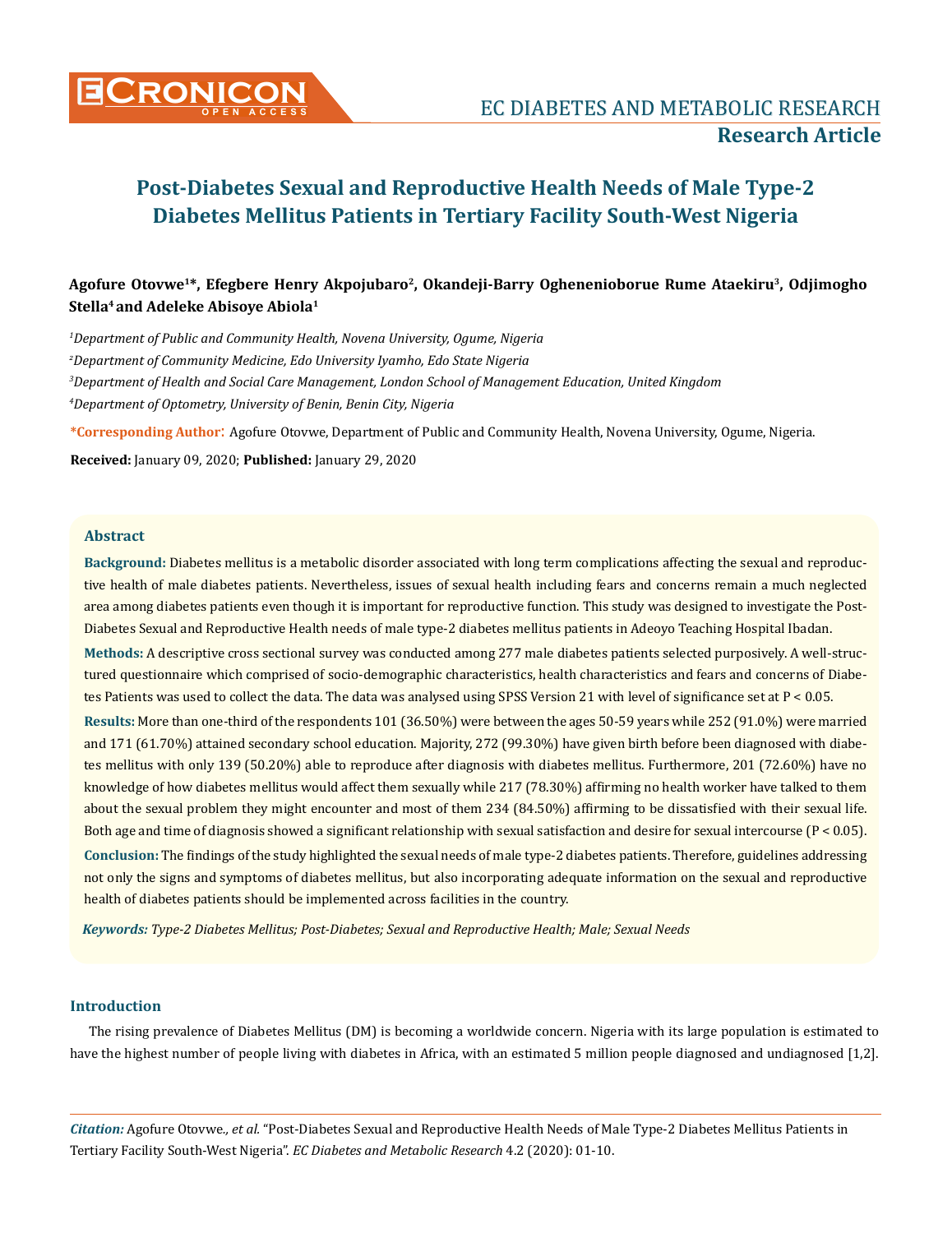Diabetes mellitus a metabolic disorder characterized by either absolute or relative deficiency of insulin has a long term impact of complications in many organ systems in the body [3]. Common documented microvascular complications associated with diabetes include retinopathy, neuropathy; nephropathy, foot disease while macrovascular complications are peripheral vascular disease, coronary artery disease, stroke, and heart failure [3].

Furthermore, DM is associated with severe complications which pose risks to sexual and reproductive health needs of diabetes patients. Thus, males with type-2 diabetes mellitus usually have a higher chance of developing sexual problems including reduced sperm quality, testosterone deficiency (hypogonadism), low libido (sexual desire), erectile dysfunction (impotence) and ejaculation problems than males without diabetes mellitus [4]. In addition, erectile dysfunction has constituted the major sexual problem among male type-2 diabetes patients with an increasing global prevalence. In Nigeria, the reported age-adjusted prevalence of erectile dysfunction is estimated to be 57.4% and it is projected that the number of men with this condition will increase over the next 25 years rising to 322 million by 2025 [5,6].

Despite the reported sexual problems associated with male diabetes patients resulting in loss of sexual function, feelings of dissatisfaction, poor quality of life and depression, this subject remains a neglected area of focus among health professionals leading to most male diabetes patients seeking self help from herbal and other traditional vendors who most times exploit their ignorance leading to state of helplessness and dissatisfaction. Thus, this study was designed to investigate the sexual and reproductive health needs and concerns among diagnosed male type-2 diabetes mellitus patients so as to understand their unmet sexual and reproductive needs.

## **Methods**

## **Study design**

A descriptive cross sectional survey was used for this study.

#### **Study area**

The study area was Ibadan, the capital and most populous city in Oyo State South-Western Nigeria. It is the country's largest city by geographical area with a total area of 1,190 sqm (3,080 km²) metropolis and urban area of 2,600 sqm (6, 800 km²). Adeoyo Maternity Teaching Hospital is the largest state government owned facility in Oyo State.

#### **Study population**

This was a hospital based study and the study population comprised of 277 male type-2 diabetes patients attending Adeoyo Teaching Hospital Ibadan.

## **Inclusion criteria**

Any adult male patient who has been diagnosed with type-2 diabetes mellitus, registered in the Adeoyo Teaching Hospital Ibadan and gave consent to participate was included in this study.

## **Exclusion criteria**

Female diabetes patients and other patients were not considered for this study. Male diabetes patients who fulfilled the inclusion criteria but refuse to give consent were also excluded from the study.

## **Sample size determination**

From  $n = \frac{z^2 P q}{d^2}$  (formula for sample size determination)

*Citation:* Agofure Otovwe*., et al.* "Post-Diabetes Sexual and Reproductive Health Needs of Male Type-2 Diabetes Mellitus Patients in Tertiary Facility South-West Nigeria". *EC Diabetes and Metabolic Research* 4.2 (2020): 01-10.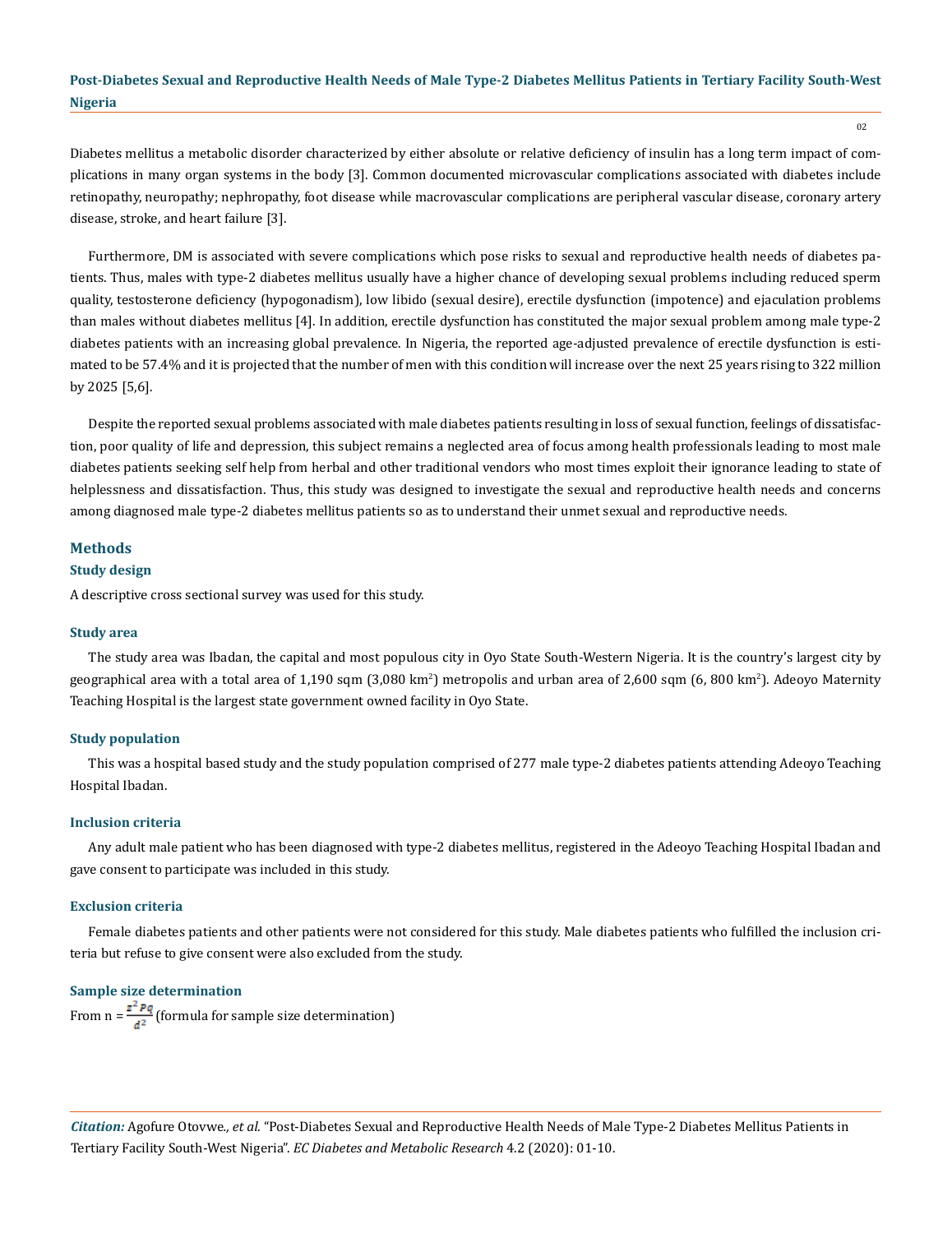Where z = 1.96 at 95% confidence level

n = minimum sample size

P = 57.4% prevalence of erectile dysfunction [5]

 $q = 100 - 57.4 = 42.6$ 

d = 5% (degree of accuracy desired)

 $n = \frac{1.96^2 \times 57.4 \times 42.6}{5^2}$  $n = \frac{3.9416 \times 57.4 \times 42.6}{25}$  $n = 375$ From  $n = \frac{n_o}{1 + \frac{(n_o - 1)}{N}}$  (finite population correction for proportions)

n = sample size

 $n_0$ = calculated sample = 375

 $N =$  population size = 1056

$$
\therefore n = \frac{375}{1 + \frac{(375 - 1)}{1056}}
$$

$$
n = \frac{375}{1 + \frac{(374)}{1056}}
$$

$$
n = \frac{375}{1 + 0.3542}
$$

$$
n = \frac{375}{1.3542}
$$

$$
n = 277
$$

So, the sample size for this study was 277.

#### **Sampling method**

A purposive sampling method was adopted for this study. Male diabetes patients that attended Adeoyo Teaching Hospital Ibadan on their diabetes clinic days were recruited for the study.

## **Data collection instruments**

The instrument for data collection was a semi-structured questionnaire. The questionnaire comprised of three sections. Section one assessed the socio-demographic characteristics of the respondents while section two assessed the health characteristics of the respondents and section three assessed the fears and concerns of the respondents in relation to the expression of their sexuality. The instrument was adapted from a previous instrument among stroke patients from the College of Medicine, University of Ibadan, Oyo State Nigeria.

*Citation:* Agofure Otovwe*., et al.* "Post-Diabetes Sexual and Reproductive Health Needs of Male Type-2 Diabetes Mellitus Patients in Tertiary Facility South-West Nigeria". *EC Diabetes and Metabolic Research* 4.2 (2020): 01-10.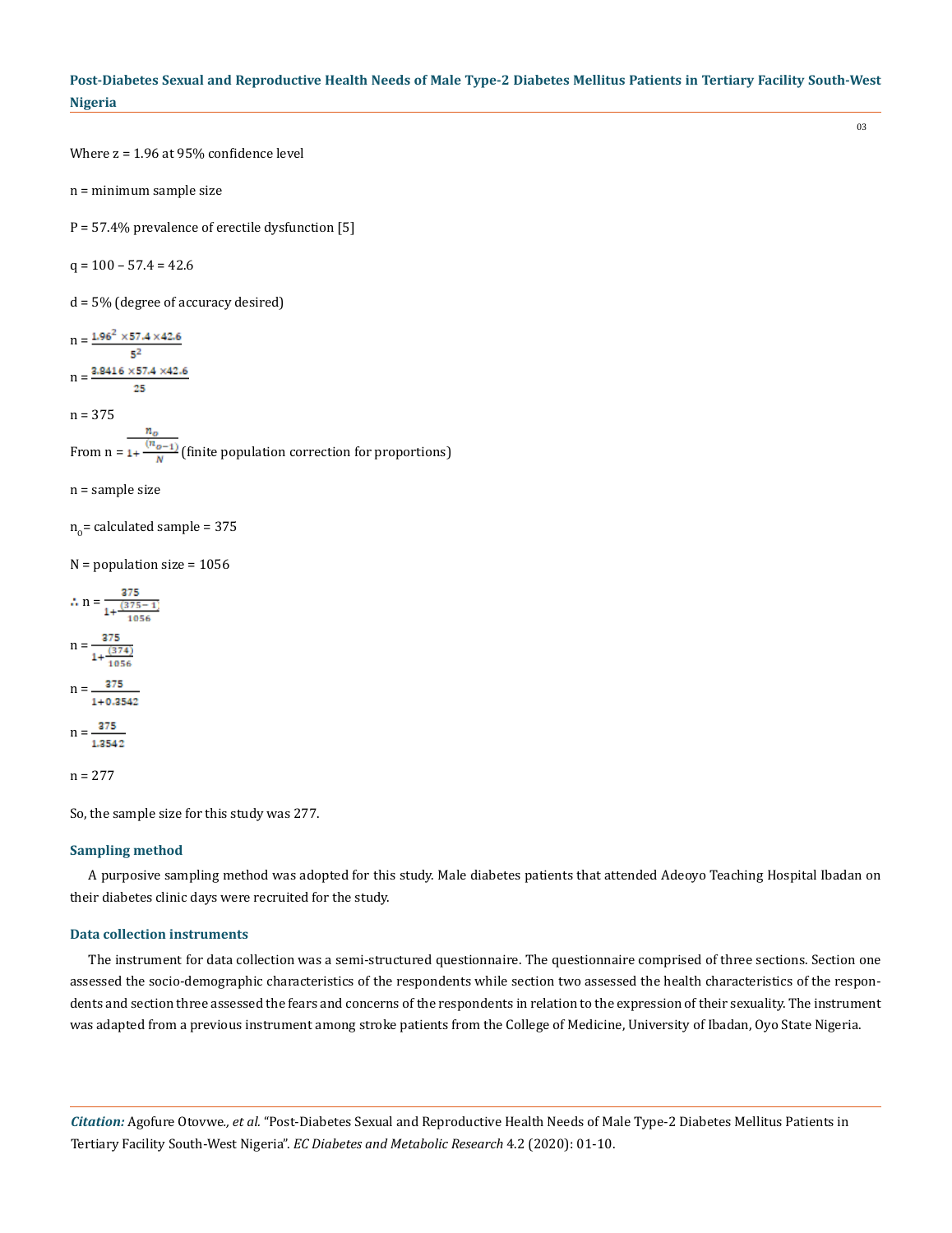## **Data analysis**

Data retrieved from the questionnaires were analysed using the Statistical Product for Service Solution (SPSS) Version 21. Descriptive and inferential statistics was used in presenting the results.

#### **Ethical considerations**

Ethical approval was obtained from the ethical committee of the Department Public and Community Health, Novena University, Ogume, Delta State and the management of Adeoyo Teaching Hospital Ibadan Oyo State.

## **Results**

## **Socio-demographic characteristics of the respondents**

According to table 1 below more than one third of the respondents 101 (36.50%) were between the ages of 50 - 59 years while majority 246 (88.80%) were Yoruba and majority 252 (91.0%) were also married. Furthermore, almost two third of the respondents 171 (61.70%) attained at least secondary school and 174 (62.80%) were private businessmen.

| <b>Variable</b>         | <b>Frequency</b> | Percentage |  |
|-------------------------|------------------|------------|--|
| Age                     |                  |            |  |
| $30 - 39$               | 20               | 7.20       |  |
| $40 - 49$               | 59               | 21.30      |  |
| $50 - 59$               | 101              | 36.50      |  |
| $60 - 69$               | 66               | 23.80      |  |
| $70 - 79$               | 31               | 11.20      |  |
| <b>Ethnic Group</b>     |                  |            |  |
| Yoruba                  | 246              | 88.80      |  |
| Igbo                    | 9                | 3.20       |  |
| Hausa                   | 8                | 2.90       |  |
| Efik                    | 5                | 1.80       |  |
| Ikwerre                 | 9                | 3.20       |  |
| <b>Marital Status</b>   |                  |            |  |
| Married                 | 252              | 91.0       |  |
| Co-habiting             | 7                | 2.50       |  |
| Divorced                | 12               | 4.30       |  |
| Widowed                 | 6                | 2.20       |  |
| <b>Educational</b>      |                  |            |  |
| Primary                 | 38               | 13.70      |  |
| Secondary               | 171              | 61.70      |  |
| Tertiary                | 58               | 20.90      |  |
| Arabic                  | 8                | 2.90       |  |
| None                    | $\overline{c}$   | 0.70       |  |
| <b>Occupation</b>       |                  |            |  |
| <b>Private Business</b> | 174              | 62.80      |  |
| Civil Servant           | 32               | 11.60      |  |
| Retired                 | 27               | 9.70       |  |
| Farmer                  | 8                | 2.90       |  |
| Artisan                 | 36               | 13.10      |  |

*Table 1: Socio-demographic characteristics of the respondents.*

*Citation:* Agofure Otovwe*., et al.* "Post-Diabetes Sexual and Reproductive Health Needs of Male Type-2 Diabetes Mellitus Patients in Tertiary Facility South-West Nigeria". *EC Diabetes and Metabolic Research* 4.2 (2020): 01-10.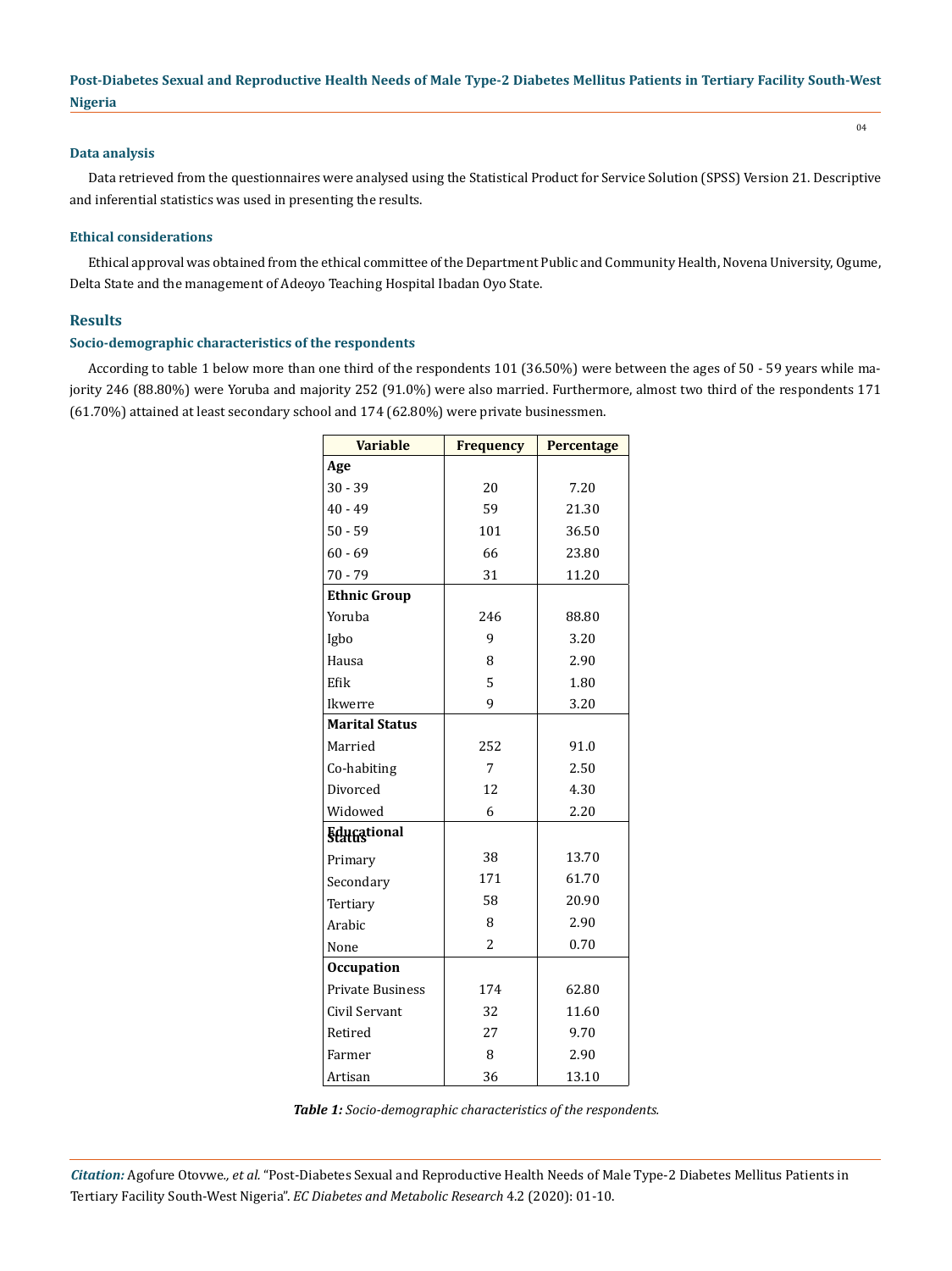## **Health characteristics of the respondents**

As shown in table 2 below, most of the respondents 211 (76.20%) affirmed that hyperglycaemia/prediabetes were the condition that led to their present state of having diabetes followed by overweight 29 (10.50%) and excessive urine 22 (7.90%). In addition, most of the respondents 176 (63.50%) were diagnosed over three years ago while majority 275 (99.30%) have given birth and about half 139 (50.20%) affirmed to have been able to reproduce after been diagnosed with diabetes.

| <b>Variable</b>                                          | <b>Frequency</b> | Percentage |  |
|----------------------------------------------------------|------------------|------------|--|
| Health Condition that led to present state               |                  |            |  |
| Overweight                                               | 29               | 10.50      |  |
| Hyperglycemia/Pre-diabetes                               | 211              | 76.20      |  |
| Hereditary                                               | 15               | 5.40       |  |
| <b>Excessive Urination</b>                               | 22               | 7.90       |  |
| <b>Time of Diagnosis</b>                                 |                  |            |  |
| Less than 6 months                                       | 17               | 6.10       |  |
| Last 6-12 months                                         | 18               | 6.50       |  |
| Last 1-2 years                                           | 66               | 23.80      |  |
| Over 3 years                                             | 176              | 63.50      |  |
| Have you given Birth before                              |                  |            |  |
| Yes                                                      | 275              | 99.30      |  |
| N <sub>0</sub>                                           | $\overline{2}$   | 0.70       |  |
| Have you been able to reproduce after diabetes diagnosis |                  |            |  |
| Yes                                                      | 139              | 50.20      |  |
| N <sub>0</sub>                                           | 138              | 49.80      |  |

*Table 2: Health characteristics of the respondents.*

## **Fears and concerns of diabetes patients as it relates to the expression of their sexuality**

According to table 3 below, most of the respondents 271 (97.80%) affirmed not to have any difficulty with sexual activity before diabetes diagnosis while majority affirmed not to have any idea of how diabetes would affect them sexually and majority 243 (87.70%) also affirmed that despite having diabetes they think they would still be able to have an active sex life. Furthermore, majority 271 (87.80%) said they will not be rejected if they initiate sexual intercourse with their spouse while 217 (78.30%) of the respondents affirmed that no health worker have talked to them about any sexual problem they might encounter because of the disease and majority 272 (98.20%) affirmed to have discussed sexual life with their spouse after diagnosis with diabetes.

Most of the respondents from all age groups affirmed that they are currently dissatisfied with their sexual life. Thus, showing the effect of diabetes in the sexual and reproductive life of the respondents. Furthermore, this relationship between the ages of the respondents and their satisfaction with their sexual life was significant at  $P < 0.05$  (Table 4).

As shown in table 5 below, respondents who were diagnosed less than a year ago agreed to still have desire for sexual intercourse as before, while respondents diagnosed over a year ago had less desire for sexual intercourse. Furthermore, there was a significant relationship between the time of diagnosis of diabetes among the respondents and their desire for sexual intercourse at  $P < 0.05$ .

*Citation:* Agofure Otovwe*., et al.* "Post-Diabetes Sexual and Reproductive Health Needs of Male Type-2 Diabetes Mellitus Patients in Tertiary Facility South-West Nigeria". *EC Diabetes and Metabolic Research* 4.2 (2020): 01-10.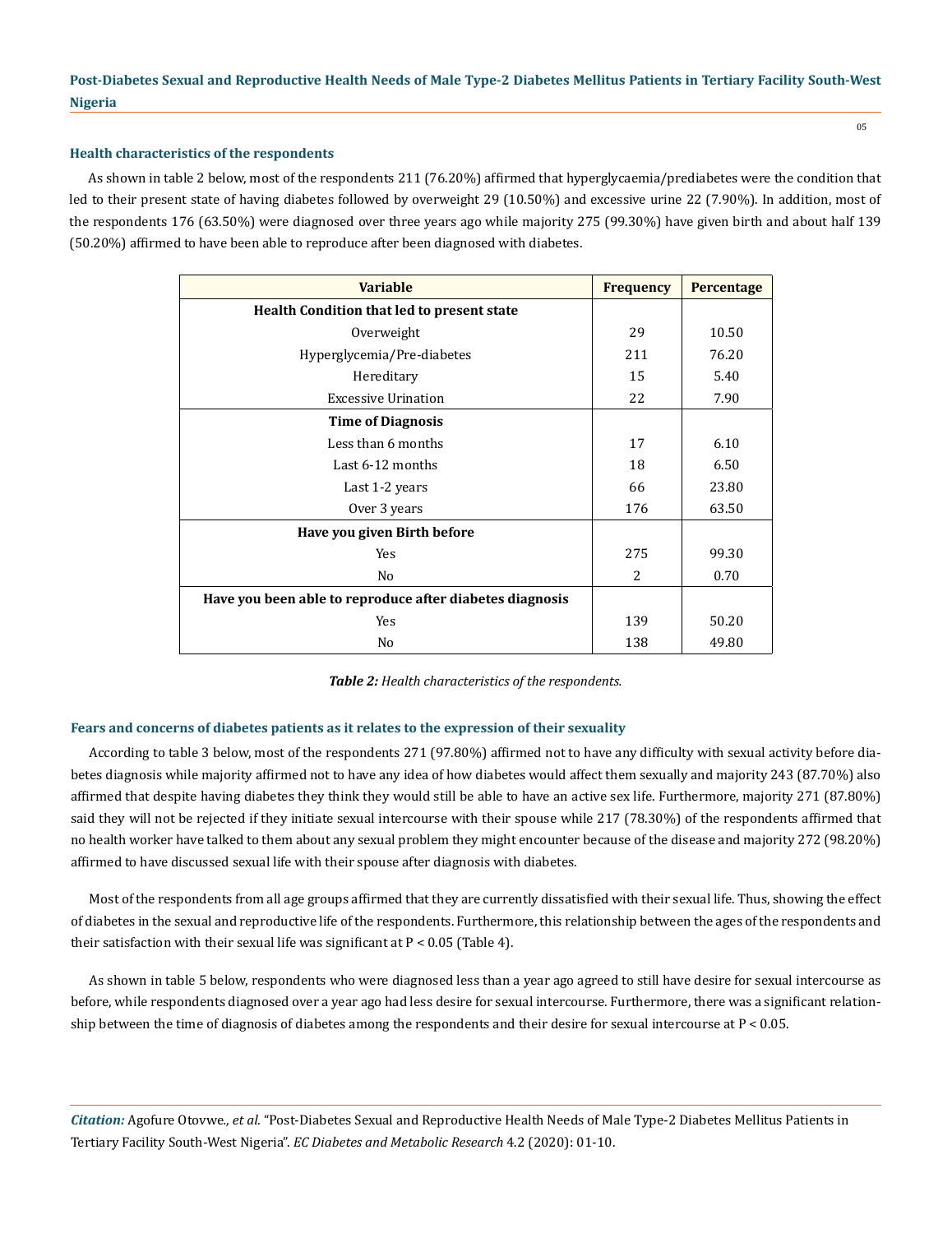06

| <b>Variable</b>                                                                           | <b>Frequency</b> | Percentage |
|-------------------------------------------------------------------------------------------|------------------|------------|
| Did you have any difficulty with sexual activity before diabetes diagnosis                |                  |            |
| Yes                                                                                       | 6                | 2.20       |
| N <sub>0</sub>                                                                            | 271              | 97.80      |
| If yes can you describe what it was                                                       |                  |            |
| Low Performance                                                                           | 6                | 100        |
| Do you have any idea how diabetes will affect you sexually                                |                  |            |
| Yes                                                                                       | 76               | 27.40      |
| No                                                                                        | 201              | 72.60      |
| If yes how                                                                                |                  |            |
| <b>Erectile Dysfunction</b>                                                               | 41               | 53.90      |
| Low Libido/Sexual Desire                                                                  | 9                | 11.80      |
| Dropped Performance                                                                       | 26               | 34.20      |
| Now that you had diabetes, do you think you will never be able to have an active sex life |                  |            |
| again                                                                                     |                  |            |
| Yes                                                                                       | 34               | 12.30      |
| N <sub>o</sub>                                                                            | 243              | 87.70      |
| Do you think you might be rejected if you initiated sexual intercourse with your spouse   |                  |            |
| Yes                                                                                       | 6                | 2.20       |
| N <sub>o</sub>                                                                            | 271              | 97.80      |
| Has any health worker talked to you about any sexual problem you might encounter          |                  |            |
| Yes                                                                                       | 60               | 21.70      |
| N <sub>o</sub>                                                                            | 217              | 78.30      |
| Have you discussed sexual life with your spouse after you had diabetes                    |                  |            |
| Yes                                                                                       | 272              | 98.20      |
| No                                                                                        | 5                | 1.80       |
| To what extent has your sex life has been adversely affected                              |                  |            |
| Not at all                                                                                | 7                | 2.50       |
| A little                                                                                  | 21               | 7.60       |
| A moderate amount                                                                         | 151              | 54.50      |
| Extremely                                                                                 | 98               | 35.40      |
| How satisfied are you with sexual life                                                    |                  |            |
| Dissatisfied                                                                              | 234              | 84.50      |
| Neither Satisfied nor Dissatisfied                                                        | 40               | 14.40      |
| Satisfied                                                                                 | 3                | 1.10       |

*Table 3: Fears and concerns of Diabetes patients as it relates to the expression of their sexuality.*

## **Discussion**

We investigated the Post-Diabetes Sexual and Reproductive Health needs of male type-2 diabetes mellitus patients in Tertiary Facility in Nigeria. The findings of the study showed that majority of the respondents were hyperglycaemic with few been overweight and expe-

*Citation:* Agofure Otovwe*., et al.* "Post-Diabetes Sexual and Reproductive Health Needs of Male Type-2 Diabetes Mellitus Patients in Tertiary Facility South-West Nigeria". *EC Diabetes and Metabolic Research* 4.2 (2020): 01-10.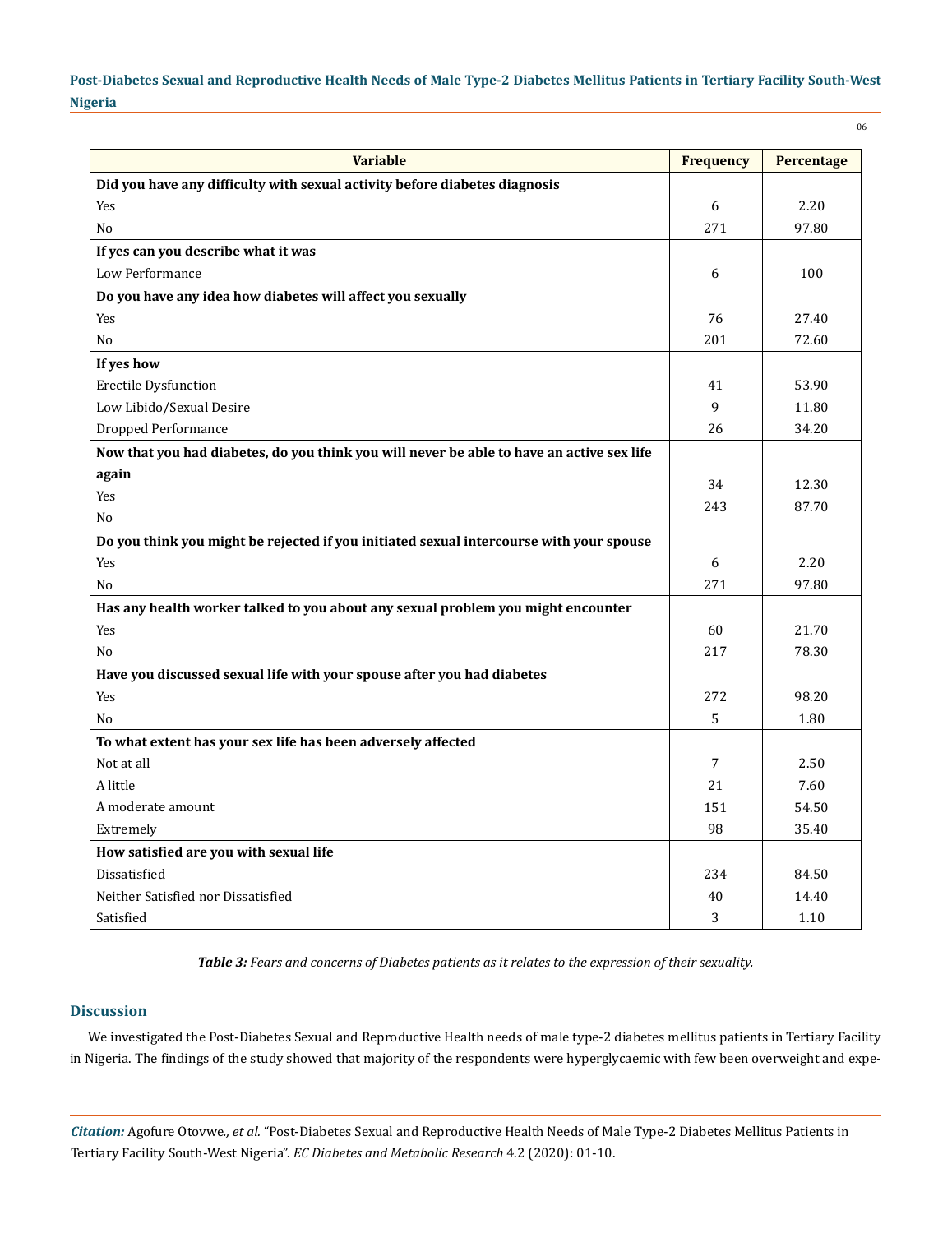|             | How satisfied are you with sexual life |                                          |                  |                   | df |       |
|-------------|----------------------------------------|------------------------------------------|------------------|-------------------|----|-------|
| Age (Years) | <b>Dissatisfied</b>                    | <b>Neither Satisfied or Dissatisfied</b> | <b>Satisfied</b> | <b>Chi-Square</b> |    | Sig.  |
| $30 - 39$   | 16 (5.80%)                             | $4(1.40\%)$                              | $0(0.0\%)$       |                   |    |       |
| $40 - 49$   | 54 (18.50%)                            | $5(1.80\%)$                              | $0(0.0\%)$       |                   | 8  | 0.000 |
| $50 - 59$   | 95 (34.30%)                            | $6(2.20\%)$                              | $0(0.0\%)$       | 74.160            |    |       |
| $60 - 69$   | 57 (20.60%)                            | $6(2.20\%)$                              | $3(1.10\%)$      |                   |    |       |
| $70 - 79$   | 12 (4.30%)                             | 19 (6.90%)                               | $0(0.0\%)$       |                   |    |       |

*Table 4: Relationship between age of the respondents and their sexual satisfaction.*

| <b>Time of Diagnosis</b> | Do you have desire for sexual<br>intercourse now as before |                | <b>Chi-Square</b> | df | Sig.  |
|--------------------------|------------------------------------------------------------|----------------|-------------------|----|-------|
|                          | <b>Yes</b>                                                 | N <sub>0</sub> |                   |    |       |
| Less than 6 Months       | $8(2.90\%)$                                                | $9(3.20\%)$    | 87.806            | 3  | 0.000 |
| Last $6 - 12$ Months     | 18 (6.50%)                                                 | $0(0.0\%)$     |                   |    |       |
| Last 1 - 2 Years         | 16 (5.80%)                                                 | 50 (18.10%)    |                   |    |       |
| Over 3 Years             | 17 (6.10%)                                                 | 159 (57.40%)   |                   |    |       |

*Table 5: Relationship between time of diagnosis and desire for sexual intercourse.*

riencing excessive urination. Further, most of the respondents were stale type-2 diabetes patients diagnosed more than three years ago. Furthermore, only few of the respondents affirmed to have sexual difficulty with low sexual performance before been diagnosed with diabetes mellitus. In addition, majority of the respondents have no idea of how diabetes mellitus would affect them sexually. This marks a major gap in knowledge as regards diabetes care. The respondents also corroborated the poor attitude of health workers to sexual issues of male diabetes patients by affirming that no health worker has spoken to them about sexual problems they might encounter. Further, most of the respondents affirmed that their sexual life have been moderately to extremely affected by diabetes mellitus.

Lack of glycaemic control among male type-2 diabetes mellitus patients have been associated with a myriad of sexual dysfunction problems such as erectile dysfunction [7-9], ejaculatory dysfunction [10-12], orgasmic dysfunction [8] and hypoactive sexual desire disorder [7-9]. The findings of the study affirming most of the respondents were stale type-2 diabetes patients diagnosed more than three years ago. Duration of diabetes and overweight/obesity has been shown to be a risk factor for the development of erectile dysfunction among male diabetic patients [8,13-18]. This was substantiated by the study as duration of diagnosis has a significant relationship with desire for sexual intercourse with decrease in desire occurring more among respondents with longer diagnosis period. The decline of fertility among the respondents probably highlights the link between diabetes mellitus and infertility among male diabetes mellitus patients; as studies have shown diabetes mellitus prevalence was closely associated with decline of fertility [19,20]. The study also highlighted the possible link between DM and sexual performance. Although, diabetes mellitus is the main cause of sexual dysfunction among males, other highlighted causes includes low testosterone levels, prescription drugs, blood vessel disorders, smoking and alcoholism and drug abuse [21]. Thus, the respondents experiencing low sexual performance could be attributed to any of the under listed or other causes.

Majority, of the respondents affirming to having no idea of how diabetes mellitus would affect them sexually marks a major gap in knowledge as regards diabetes care. Thus, appropriate measures must be put in place in ensuring the mitigation of the long term effect of diabetes mellitus among the respondents. Apart from the lack of knowledge of how diabetes mellitus would affect male diabetes mellitus

*Citation:* Agofure Otovwe*., et al.* "Post-Diabetes Sexual and Reproductive Health Needs of Male Type-2 Diabetes Mellitus Patients in Tertiary Facility South-West Nigeria". *EC Diabetes and Metabolic Research* 4.2 (2020): 01-10.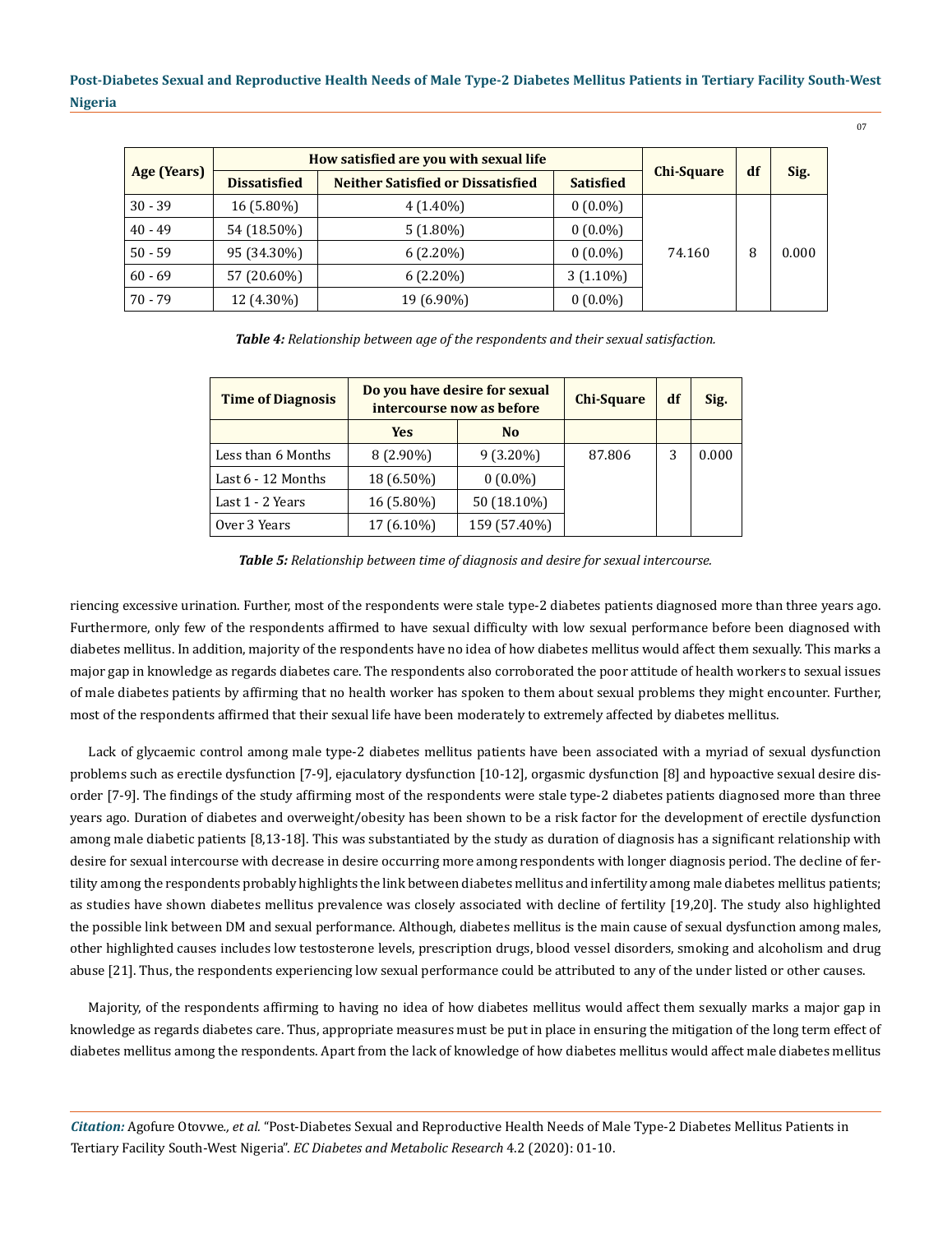patients, health care providers who are suppose to be the custodian of these patients often does not show interest in the sexual functionality of male diabetes patients [22]. This often results in under diagnosis of the problem as most patients might be reluctant or embarrassed to initiate issues about their sexual health. This was upheld by a study which reported only 31% of men with erectile dysfunction survey discussing their sexual problems with many of them explaining they are often embarrassed; having low self-esteem and preferring to take herbal medications [23].

The respondents also corroborated the poor attitude of health workers to sexual issues of male diabetes patients by affirming that no health worker has spoken to them about sexual problems they might encounter. Substantiating the poor knowledge of how diabetes would affect the respondents further only few 34 (12.30%) of the respondents knew the impact of diabetes mellitus on their sexual life. Culturally, in Africa it is a taboo or an abomination for a wife to reject the sexual advances of their spouses whenever they initiate sexual intercourse. Therefore, many are always confident that despite their low sexual performance they cannot be rejected by their spouse. Consequently, it is not surprising that despite majority of the respondents affirming to be dissatisfied with their sexual life, they cannot be rejected by their spouse if they initiate sexual intercourse.

Further, most of the respondents affirmed that their sexual life have been moderately to extremely affected by diabetes mellitus. In addition, majority of the respondents affirming to have discussed their sexual life with their spouse after having diabetes should serve as an encouragement which could be explored further as understanding of sexual problem associated with diabetes mellitus is necessary for both men and women to maintain sexual harmony in the home. Dissatisfaction with sexual life significantly cut across all age groups. Hence, showing the effects of diabetes mellitus in the sexual and reproductive health life of male diabetes patient.

#### **Implications of the findings on diabetes care**

The study highlighted the fears and concerns of male type-2 diabetes patients as it concerns their sexual and reproductive health. There was lack of knowledge of the effect of DM on the sexual health of the respondents including the fact that as affirmed by the respondents that no health workers as talked to them on the effect of DM on their sexual life. The implication of these findings as it concerns diabetes care is that male DM patients would continue to experience sexual problems without really knowing what to do to mitigate these sexual challenges. Thus, most might shift to herbal remedies as a way out of their sexual predicament which is usually common in the study area.

## **Limitation of the Study**

The study relied solely on the responses of the respondents in drawing inferences which could be subject to bias. Furthermore, the study did not control for possible confounders in assessing the fears and concerns of the respondents as it concerns their sexuality.

## **Conclusion**

The study highlighted the sexual unmet needs of the respondents. Some of the respondents were already experiencing sexual problems like erectile dysfunction and low libido/sexual desire including having no idea of how diabetes would affect them sexually. In addition, most of them affirmed that no health worker has talked to them about the sexual problem they might experience due to diabetes mellitus with majority affirming that they are dissatisfied with their sexual life.

Therefore, to address these needs:

- Diabetes patients should be encouraged to attain normal glycaemic control so as to prevent or delay the onset of complications.
- Health workers should ensure sexuality counseling as part of their counseling sessions during diabetes clinic days.
- The government should channel more resources into diabetes care programs to improve the quality of life of patients.

## **Declaration of Interest**

This research did not receive any specific grant from funding agencies in the public, commercial, or not-for-profit sectors. The authors report no conflict of interest.

*Citation:* Agofure Otovwe*., et al.* "Post-Diabetes Sexual and Reproductive Health Needs of Male Type-2 Diabetes Mellitus Patients in Tertiary Facility South-West Nigeria". *EC Diabetes and Metabolic Research* 4.2 (2020): 01-10.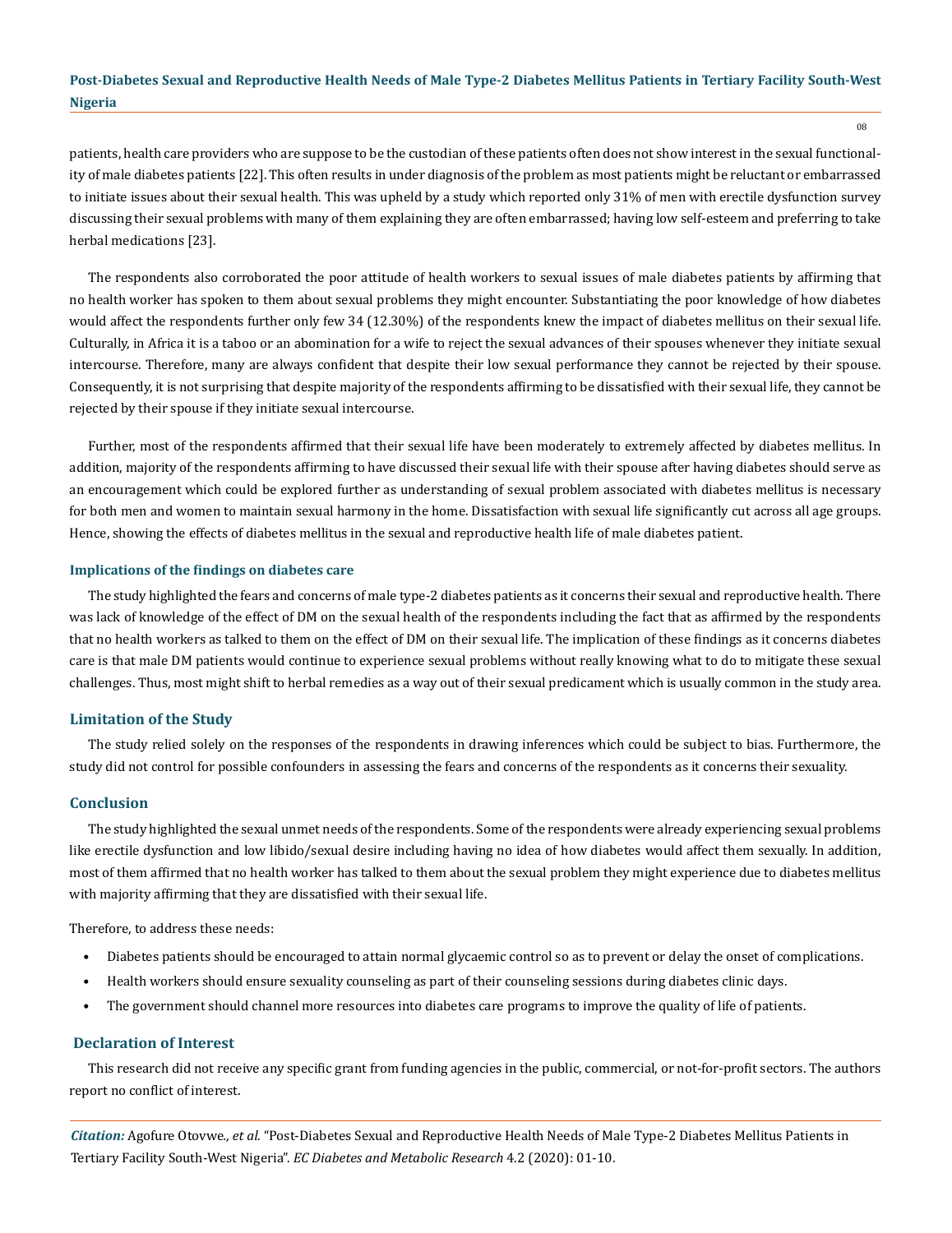## **Bibliography**

- 1. International Diabetes Federation. Diabetes Atlas.  $5<sup>th</sup>$  edition. Brussels: IDF (2011).
- 2. [Oputa R and Chinenye S. "Diabetes in Nigeria a translational medicine approach".](http://www.africanjournalofdiabetesmedicine.com/articles/may_2015/6.%20AJDM-496%20(Oputa).pdf) *Africa Journal of Diabetes Mellitus* 23.1 (2015): 7-10.
- 3. Young EE., *et al*[. "Diabetes mellitus, associated co-morbidities, and complications A review".](https://www.researchgate.net/publication/304462657_Diabetes_mellitus_associated_co-morbidities_and_complications_-A_review) *International Journal of Medical Sciences*  [7.3 \(2016\): 47-55.](https://www.researchgate.net/publication/304462657_Diabetes_mellitus_associated_co-morbidities_and_complications_-A_review)
- 4. Meeking D., *et al*[. "Sexual Dysfunction and Sexual Health Concerns in women with Diabetes".](https://care.diabetesjournals.org/content/25/4/672) *Journal of Practical Diabetes* 30.8 (2013): [327-331.](https://care.diabetesjournals.org/content/25/4/672)
- 5. Shaeer K., *et al*[. "Prevalence of Erectile Dysfunction and Its Correlates Among Men Attending Primary Care Clinics in Three Countries:](https://www.nature.com/articles/3900971) Pakistan, Egypt and Nigeria". *[International Journal of Impotence Research](https://www.nature.com/articles/3900971)* 15.1 (2003): 8-14.
- 6. [Udo I, Udoh S. "Psycosocial Factors Associated with Erectile Dysfunction in the Niger Delta Region of Nigeria".](https://www.longdom.org/open-access/psychosocial-factors-associated-with-erectile-dysfunction-in-the-nigerdelta-region-of-nigeria-2327-4972-1000162.pdf) *Journal of Family Medi[cine and Medical Science Research](https://www.longdom.org/open-access/psychosocial-factors-associated-with-erectile-dysfunction-in-the-nigerdelta-region-of-nigeria-2327-4972-1000162.pdf)* 4.2 (2015): 2-4.
- 7. Burke JP., *et al*[. "Diabetes and sexual dysfunction: results from the Olmsted County study of urinary symptoms and health status](https://www.ncbi.nlm.nih.gov/pubmed/17382749) among men". *[The Journal of Urology](https://www.ncbi.nlm.nih.gov/pubmed/17382749)* 177 (2007): 1438-1442.
- 8. Lindau ST., *et al*[. "Sexuality among middle-aged and older adults with diagnosed and undiagnosed diabetes: a national, population](https://www.ncbi.nlm.nih.gov/pubmed/20802158)based study". *Diabetes Care* [33 \(2010\): 2202-2210.](https://www.ncbi.nlm.nih.gov/pubmed/20802158)
- 9. Malavige LS., *et al*[. "Erectile dysfunction among men with diabetes is strongly associated with premature ejaculation and reduced](https://www.ncbi.nlm.nih.gov/pubmed/18624974) libido". *[The Journal of Sexual Medicine](https://www.ncbi.nlm.nih.gov/pubmed/18624974)* 5 (2008): 2125-2134.
- 10. Johannes CB., *et al*[. "Incidence of erectile dysfunction in men 40 to 69 years old: longitudinal results from the Massachusetts male ag](https://www.ncbi.nlm.nih.gov/pubmed/10647654)ing study". *[The Journal of Urology](https://www.ncbi.nlm.nih.gov/pubmed/10647654)* 163 (2000): 460-463.
- 11. Moreira ED Jr., *et al*[. "Incidence of erectile dysfunction in men 40 to 69 years old: results from a population-based cohort study in](https://www.sciencedirect.com/science/article/pii/S0090429502021581) Brazil". *Urology* [61 \(2003\): 431-436.](https://www.sciencedirect.com/science/article/pii/S0090429502021581)
- 12. Nicolosi A., *et al*[. "Epidemiology of erectile dysfunction in four countries: cross-national study of the prevalence and correlates of](https://www.ncbi.nlm.nih.gov/pubmed/12559296) [erectile dysfunction".](https://www.ncbi.nlm.nih.gov/pubmed/12559296) *Urology* 61 (2003): 201-206.
- 13. Fedele D., *et al*[. "Erectile dysfunction in diabetic subjects in Italy. Gruppo Italiano Studio deficit Erettile nei Diabetici".](https://care.diabetesjournals.org/content/21/11/1973) *Diabetes Care* 21 [\(1998\): 1973-1977.](https://care.diabetesjournals.org/content/21/11/1973)
- 14. Bacon CG., *et al*[. "Association of type and duration of diabetes with erectile dysfunction in a large cohort of men".](https://care.diabetesjournals.org/content/25/8/1458) *Diabetes Care* 25 [\(2002\): 1458-1463.](https://care.diabetesjournals.org/content/25/8/1458)
- 15. Giugliano F., *et al*[. "Determinants of erectile dysfunction in type 2 diabetes".](https://www.ncbi.nlm.nih.gov/pubmed/20147958) *International Journal of Impotence Research* 22 (2010): [204-209.](https://www.ncbi.nlm.nih.gov/pubmed/20147958)
- 16. Chitaley K., *et al*[. "Diabetes, obesity and erectile dysfunction: field overview and research priorities".](https://www.ncbi.nlm.nih.gov/pmc/articles/PMC2864637/) *The Journal of Urology* 182.6 [\(2009\): S45-50.](https://www.ncbi.nlm.nih.gov/pmc/articles/PMC2864637/)
- 17. [Malavige LS and Levy JC. "Erectile dysfunction in diabetes mellitus".](https://www.ncbi.nlm.nih.gov/pubmed/19210706) *The Journal of Sexual Medicine* 6 (2009): 1232e47.

*Citation:* Agofure Otovwe*., et al.* "Post-Diabetes Sexual and Reproductive Health Needs of Male Type-2 Diabetes Mellitus Patients in Tertiary Facility South-West Nigeria". *EC Diabetes and Metabolic Research* 4.2 (2020): 01-10.